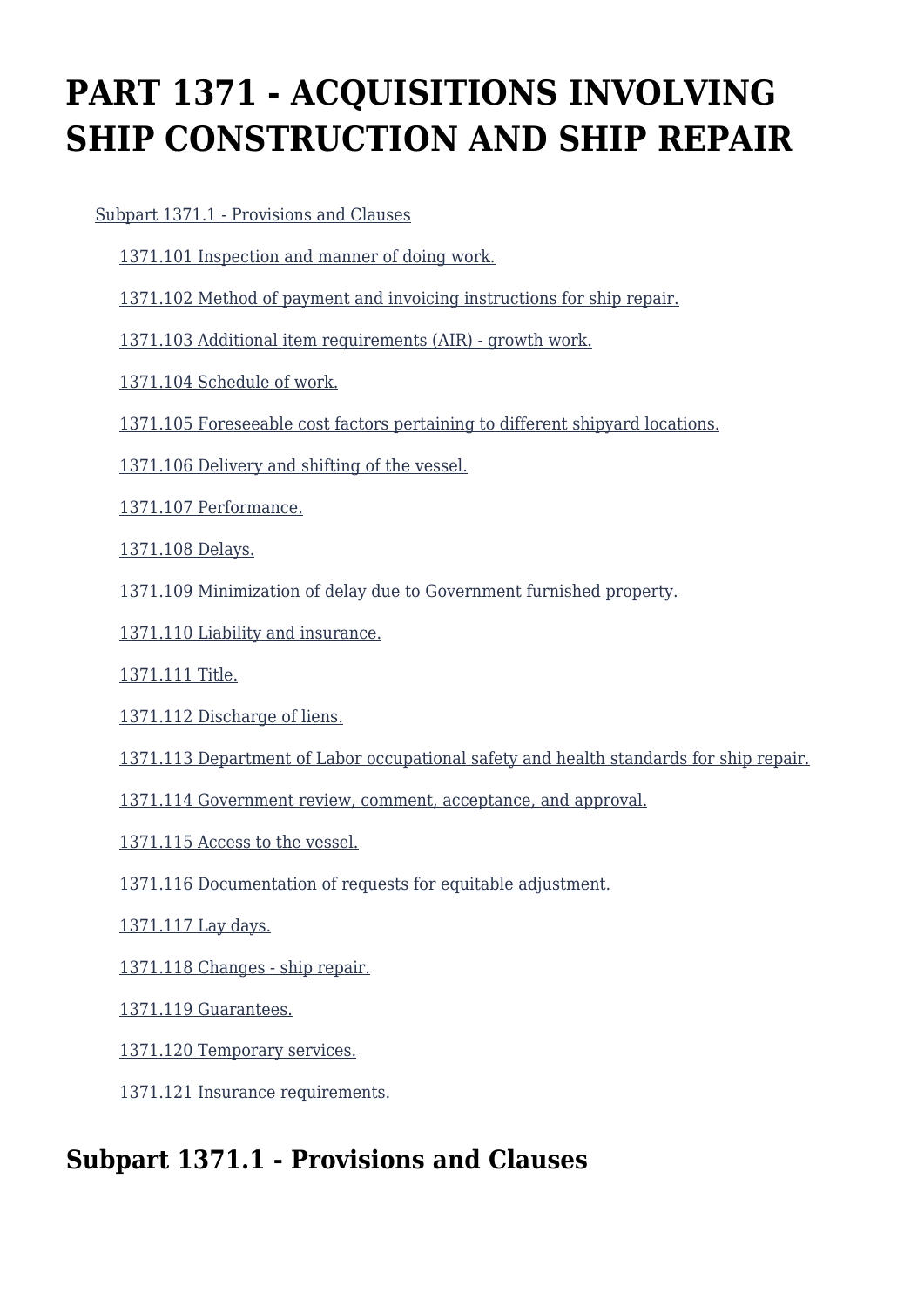# **1371.101 Inspection and manner of doing work.**

Insert clause 1352.271-70, *Inspection and Manner of Doing Work,* in all solicitations and contracts for ship construction and ship repair.

# **1371.102 Method of payment and invoicing instructions for ship repair.**

Insert clause 1352.271-71, *Method of Payment and Invoicing Instructions for Ship Repair,* in all solicitations and contracts for ship repair.

#### **1371.103 Additional item requirements (AIR) - growth work.**

Insert clause 1352.271-72, *Additional Item Requirements (AIR) - Growth Work,* in all solicitations and contracts for ship repair.

#### **1371.104 Schedule of work.**

Insert clause 1352.271-73, *Schedule of Work,* in all solicitations and contracts for ship repair.

#### **1371.105 Foreseeable cost factors pertaining to different shipyard locations.**

Insert provision 1352.271-74, *Foreseeable Cost Factors Pertaining to Different Shipyard Locations,* in all solicitations for ship repair.

#### **1371.106 Delivery and shifting of the vessel.**

Insert clause 1352.271-75, *Delivery and Shifting of the Vessel,* in all solicitations and contracts for ship repair to be performed at the contractor's facility.

#### **1371.107 Performance.**

Insert clause 1352.271-76, *Performance,* in all solicitations and contracts for ship construction and ship repair.

#### **1371.108 Delays.**

Insert clause 1352.271-77, *Delays,* in all solicitations and contracts for ship repair.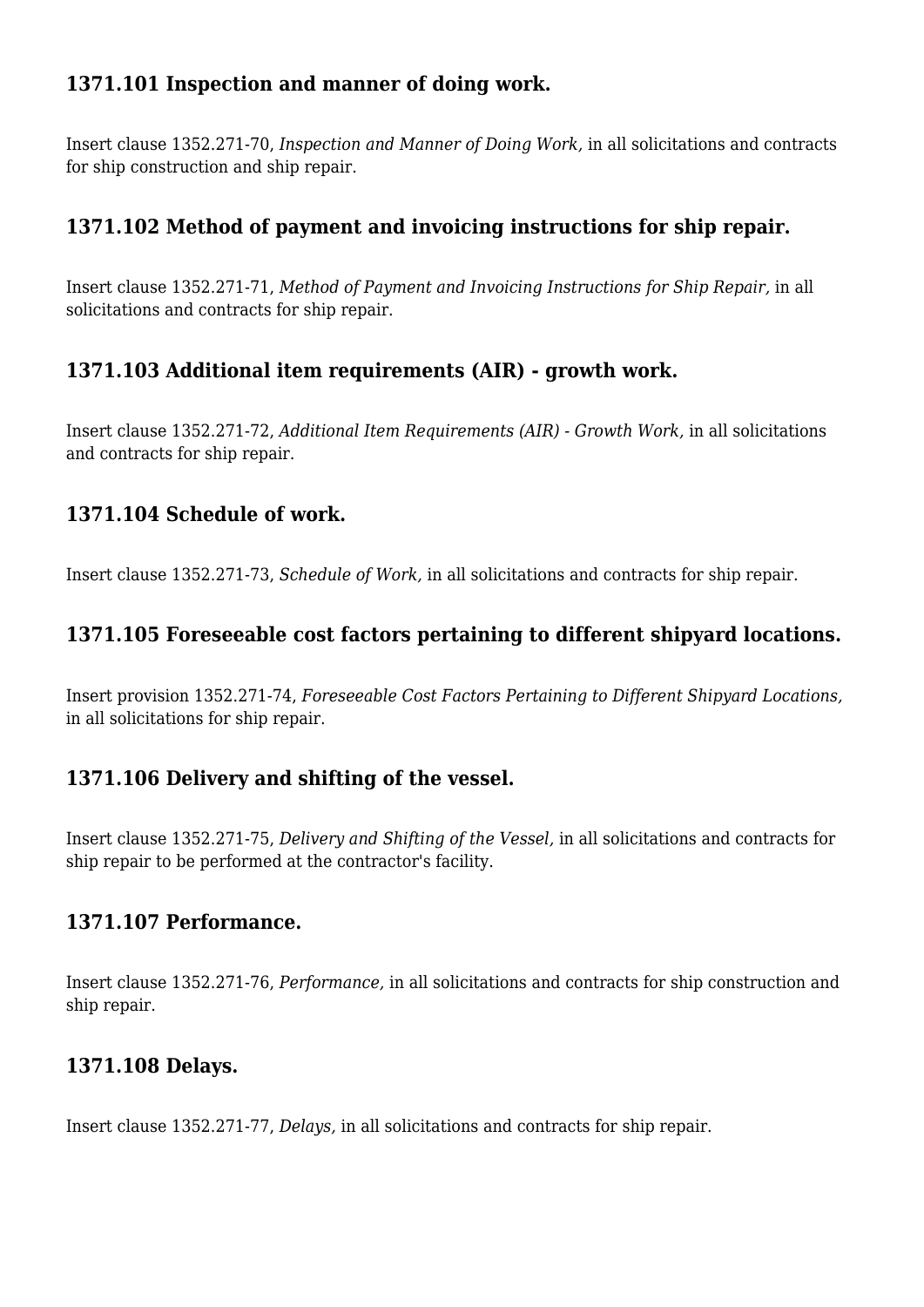# **1371.109 Minimization of delay due to Government furnished property.**

Insert clause 1352.271-78, *Minimization of Delay Due to Government Furnished Property,* in all solicitations and contracts for ship construction and ship repair.

#### **1371.110 Liability and insurance.**

Insert clause 1352.271-79, *Liability and Insurance,* in all solicitations and contracts for ship repair.

#### **1371.111 Title.**

Insert clause 1352.271-80, *Title,* in all solicitations and contracts for ship repair.

#### **1371.112 Discharge of liens.**

Insert clause 1352.271-81*, Discharge of Liens,* in all solicitations and contracts for ship construction and ship repair.

# **1371.113 Department of Labor occupational safety and health standards for ship repair.**

Insert clause 1352.271-82, *Department of Labor Occupational Safety and Health Standards for Ship Repair,* in all solicitations and contracts for ship repair.

#### **1371.114 Government review, comment, acceptance, and approval.**

Insert clause 1352.271-83, *Government Review, Comment, Acceptance and Approval,* in all solicitations and contracts for ship construction and ship repair.

#### **1371.115 Access to the vessel.**

Insert clause 1352.271-84, *Access to the Vessel,* in all solicitations and contracts for ship construction and ship repair.

#### **1371.116 Documentation of requests for equitable adjustment.**

Insert clause 1352.271-85, *Documentation of Requests for Equitable Adjustment,* in all solicitations and contracts for ship construction and ship repair.